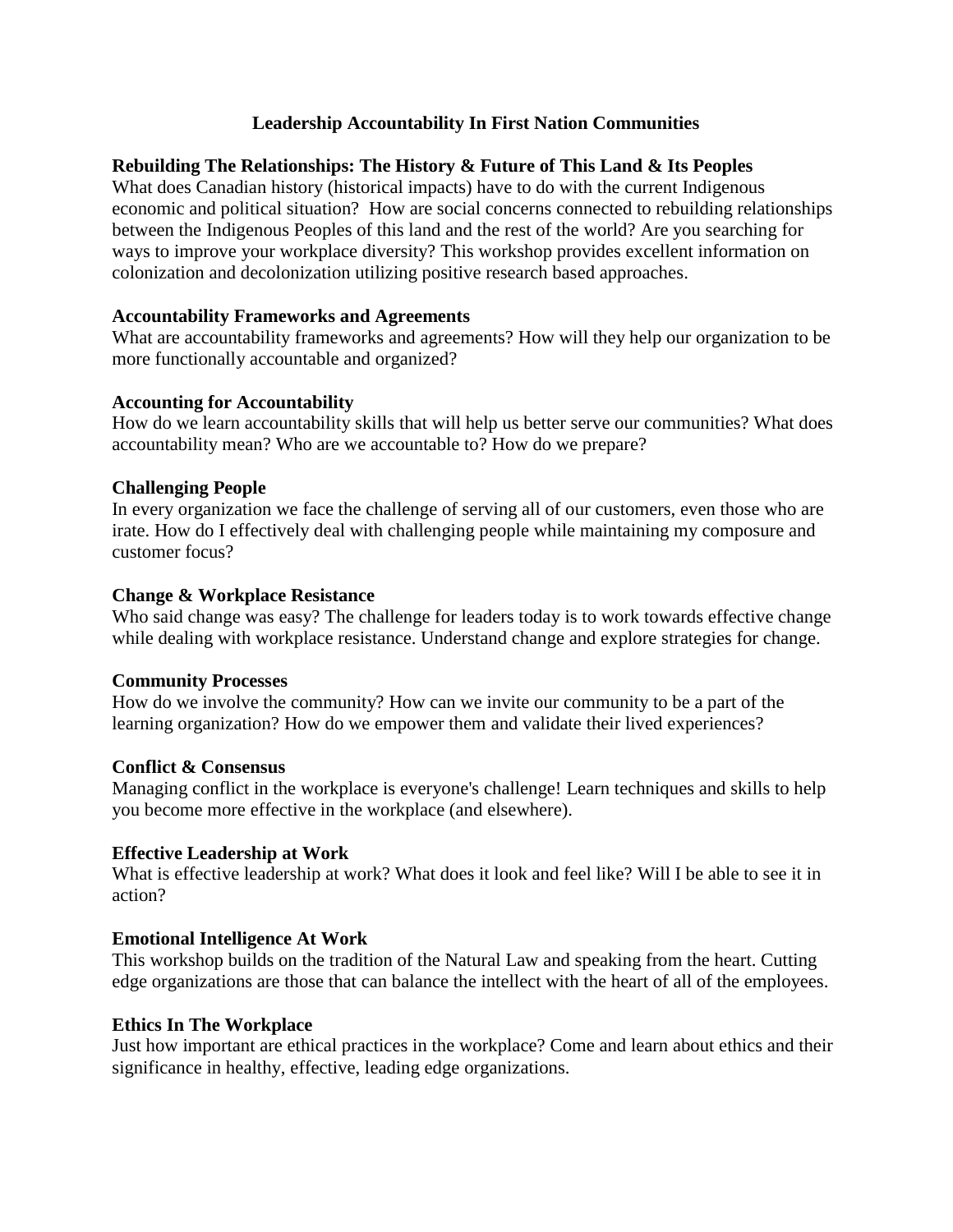#### **Event Leadership**

How do we prepare for event leadership? How do we embrace and honour the event and take the lead?

## **Family Group Conferencing**

Introduces and trains participants in the concepts and skills necessary to address child protection concerns through a family-based decision-making process.

## **Gung Ho Managers/Leaders**

What can the beaver, squirrel and goose teach us about leadership? Meshing the traditions of the animal kingdom with the latest in leadership theory one can learn lessons from the beaver, squirrel and goose.

# **Leadership Styles & Organizational Behaviour**

How do leadership styles affect the organizational behaviour of employees in the workplace? What is the best way to lead effectively? What are leadership styles? What style am I?

## **Learning to Lead**

Are leaders born? Can we learn how to lead? How do we learn to lead? If I am the new employee (program manager) on the block how do I learn to effectively run my section of the organization?

## **Am I a team member?**

Negativity In The Workplace: How to work with challenging people Many times we are challenged with how to work with those colleagues/volunteers who provide us with "challenges". Come and learn some skills and techniques that will help make the workplace a much more "user friendly" work environment.

## **Negotiating Success**

Who said we couldn't negotiate? Learn how to hone your negotiating skills and get the most for your value. Times are tough? What are some strategies and how do we use them?

## **Organizational & Personal Leadership Growth**

How do we challenge ourselves to embrace lifelong organizational and personal leadership growth? Who says the job and learning stops at 4:00 p.m.? How do we take up the challenge of lifelong learning?

## **Participatory Decision Making**

Everyone is a leader and a follower. How do we invite participatory decision making at the community level? Collectively we have the answers if we all participate in the decision making process.

## **Systems Theory & Servant Leadership**

How do we invite leaders to recognize that many of our current problems are not people, but systems problems while at the same time remembering the traditional ways of leaders being the servants of the people?